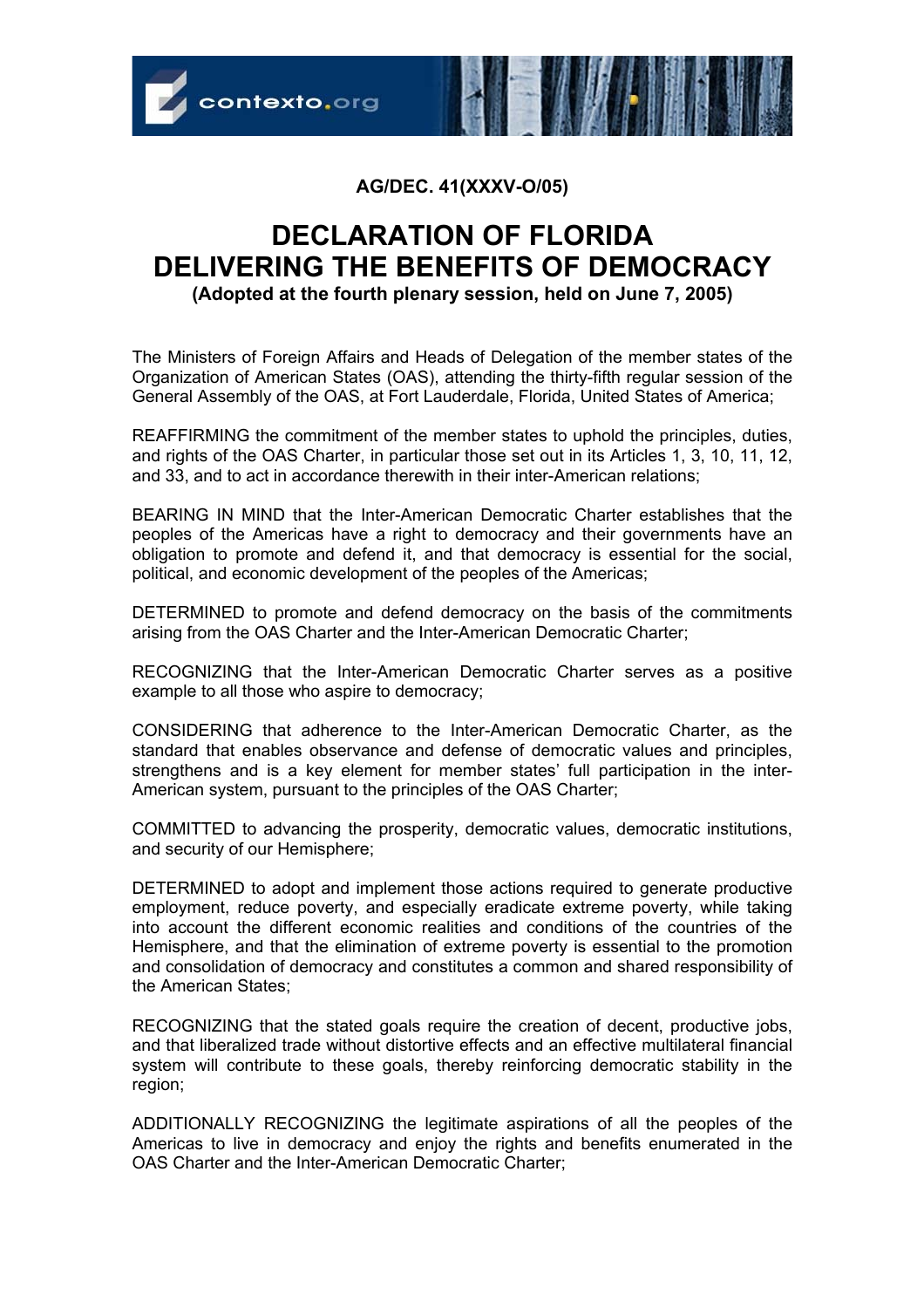

RECOGNIZING ALSO that all our citizens can freely determine their political status and pursue their economic, social, and cultural development, and that every member state has the duty to respect this;

AWARE that democracy and social and economic development are interdependent and are mutually reinforcing;

CONSIDERING that our citizens embrace democracy as the form of government that should deliver a better quality of life;

AWARE that each of the sectors of society can contribute to attaining the benefits of democracy through equitable economic growth that fosters social inclusion and social mobility, integral development, and income distribution;

RECOGNIZING ALSO the importance of participation by civil society organizations;

AWARE ALSO that the peoples of the Hemisphere are entitled to freedom, fundamental human rights, the respect for dignity and worth of the human person, equal rights of men and women, and the promotion of social progress and better standards of life;

REAFFIRMING the commitment of eliminating all forms of discrimination and intolerance, particularly those based on gender, ethnic origin, race, religion, and disability, as a fundamental element in strengthening democracy;

CONVINCED that countries must be governed democratically, with full respect for human rights and fundamental freedoms, the rule of law, the separation of powers and independence of the judiciary, and democratic institutions – and that the governments of the Americas have an obligation under the Charter of the OAS and the Inter-American Democratic Charter to promote and defend democracy and must be answerable to their peoples;

EMPHASIZING that for democracy to prosper governments must be responsive to the legitimate aspirations of their people, and must work to provide their people with the tools and opportunities to improve their lives;

CONVINCED that in order for national development policies to achieve these objectives, both developed and developing nations alike must fulfill their international commitments;

CONVINCED ALSO that multilateralism and cooperation among sovereign states play an important role in supporting national efforts to consolidate democracy, promote social development, and fight corruption;

REAFFIRMING that, as the premier multilateral forum of the Hemisphere, the OAS has a unique role in strengthening democratic institutions and consolidating representative democracy, with due respect for the principle of nonintervention;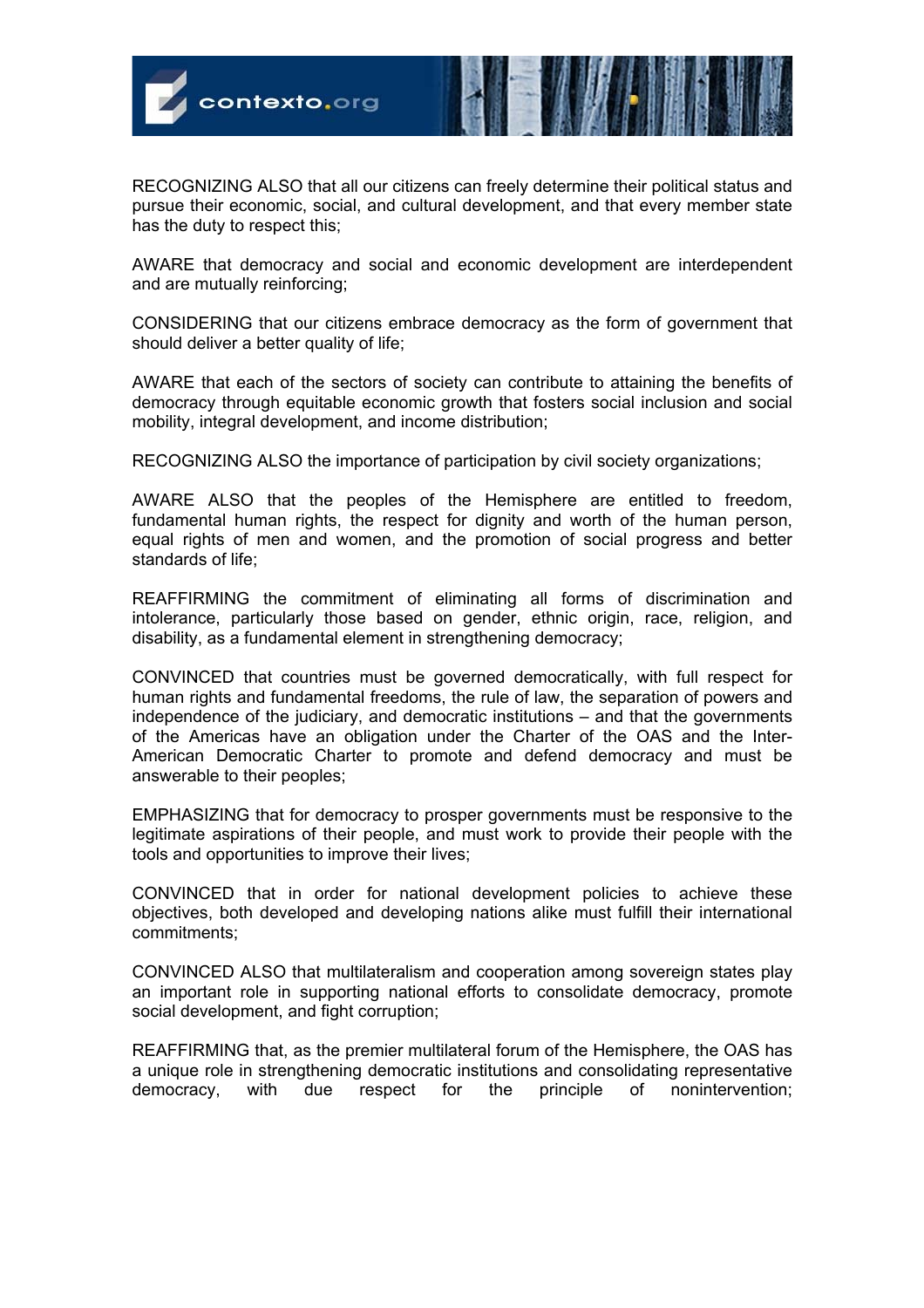

RECOGNIZING that in the Declaration on Security in the Americas we reaffirmed that representative democracy is an indispensable condition for the stability, peace, and development of the states of the Hemisphere and that our cooperation in addressing traditional threats and new threats, concerns, and other challenges to security is also based on shared values and common approaches, including full respect for democracy, international law, human rights, and fundamental freedoms;

COGNIZANT of the hemispheric and global efforts to address the threat posed by terrorism, drug trafficking, and other international criminal activities that threaten our democratic way of life and our freedom to live and prosper in peace; and

COGNIZANT ALSO of the commitment made to active solidarity in the fight against poverty, illiteracy, low levels of human development, social and political instability, environmental degradation, and the spread of lethal infectious diseases;

RECALLING that the commitments made in the Millennium Declaration have become hemispherically and globally accepted benchmarks of broader progress, embraced by donors, developing countries, civil society and major development institutions alike;

RECOGNIZING that the Declaration of Margarita, on poverty, equity, and social inclusion, affirms our determination and commitment to urgently combat the serious problems of poverty, social exclusion, and inequity, which affect, in varying degrees, the countries of the Hemisphere; and to face the causes that generate them and their consequences and create favorable conditions for socioeconomic development with equity to promote more just societies;

RECOGNIZING ALSO that in the CIDI Strategic Plan the member states establish a partnership for development that entails the implementation of cooperation programs based on partnerships that support measures to combat poverty and include civil society and the private sector towards this end;

RECOGNIZING ALSO the need to work together to better deliver the benefits of democracy to the citizens of the Hemisphere, and to that end,

DECLARE THAT:

1. The Organization of American States should continue building on the ideals and commitments of the OAS Charter and the Inter-American Democratic Charter, working together to advance shared political and economic values to make this a Hemisphere of democratic, stable, and prosperous nations;

 2. The Secretary General shall be entrusted with presenting to the Permanent Council, in the near future, a report for its consideration and analysis that describes the manner in which the Inter-American Democratic Charter has been implemented since its entry into force in 2001.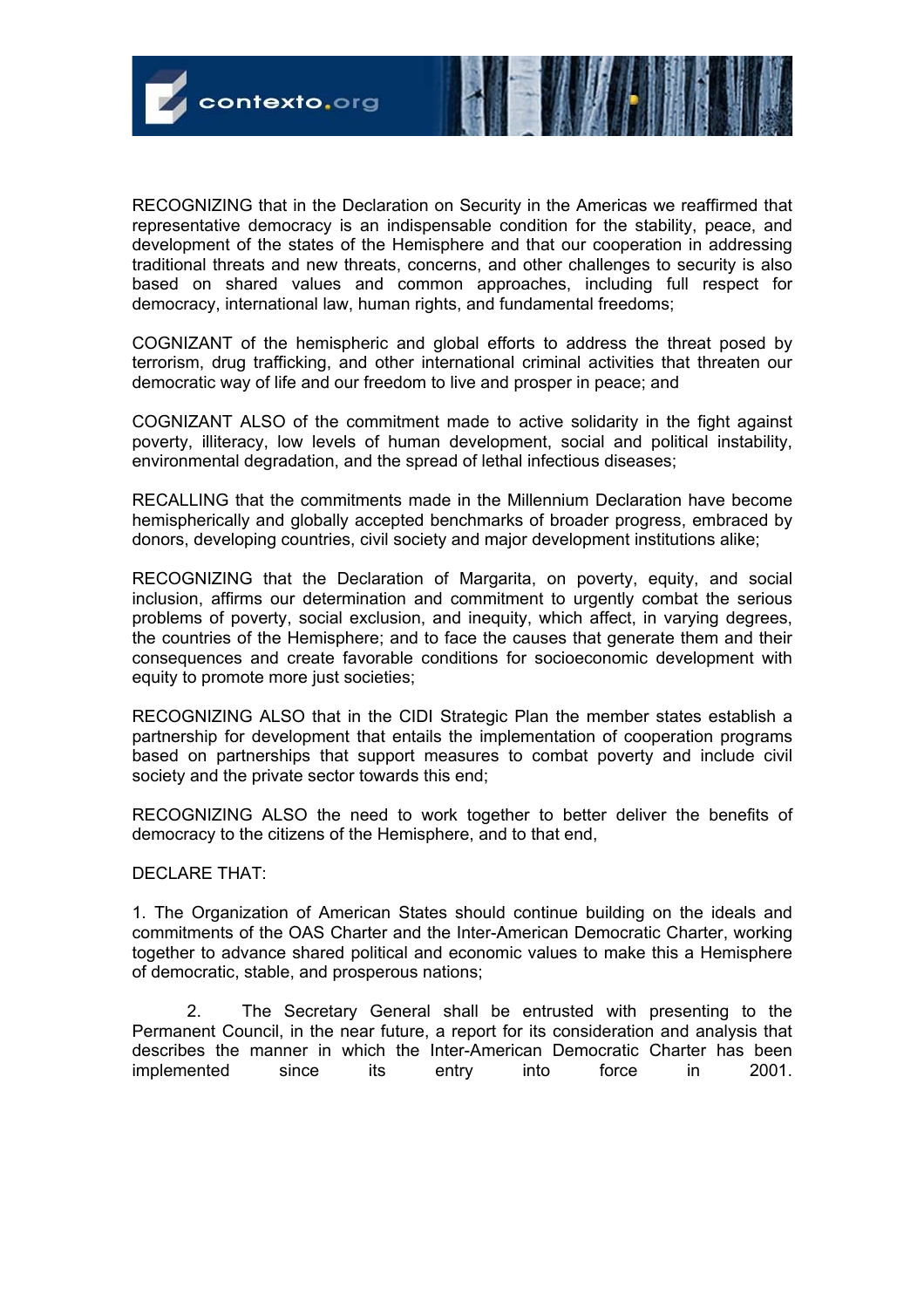

 3. The Secretary General shall be instructed, after engaging in consultations with the Permanent Council, and taking into account the purposes and principles of the OAS Charter, in particular that of promoting and consolidating representative democracy, to devise proposals for timely, effective, balanced, gradual initiatives for cooperation, as appropriate, in addressing situations that might affect the workings of the political process of democratic institutions or the legitimate exercise of power, in keeping with the provisions of Charter IV of the Inter-American Democratic Charter, with respect for the principle of nonintervention and the right of selfdetermination of peoples, and to present those proposals to the Permanent Council.

4. It is reaffirmed that the Secretary General may bring to the attention of the Permanent Council, in the exercise of the authority contained in the OAS Charter and pursuant to the Inter-American Democratic Charter, those situations likely to lead to action under the said Charters.

5. The Permanent Council is instructed, for the purpose of facilitating regional cooperation to strengthen representative democracy and good governance, to consider, in cooperation with Governments, in an ongoing manner, initiatives to support these areas, in accordance with the provisions of the Inter-American Democratic Charter and with the circumstances surrounding democratic processes in the region, taking into consideration the Secretary General's report and proposals, the efforts of other regional and subregional organizations, and the contributions of civil society in the context of Article 26 of the Inter-American Democratic Charter and resolution AG/RES. 1991 (XXXIV-O/04), "Increasing and Strengthening Civil Society Participation in OAS Activities."

 6. Encouragement is given to the Working Group to Negotiate the Social Charter of the Americas and a Plan of Action, so that its work may serve effectively to strengthen existing OAS instruments on democracy, integral development, and the fight against poverty.

7. The relevant OAS entities will facilitate the creation of cooperative hemispheric networks, taking into account the Declaration on Security in the Americas, to combat transnational organized crime, criminal gangs, drug trafficking, corruption, trafficking in persons, and other criminal activities that threaten citizens and democratic societies.

8. The Inter-American Council for Integral Development (CIDI), in cooperation with the relevant cooperative hemispheric networks, will formulate strategies to combat poverty, illiteracy, low levels of human development, social problems, and environmental degradation.

9. The Inter-American Council for Integral Development (CIDI) will convoke a Special Meeting of that body in the second half of 2005 to adopt a Strategic Plan for Partnership for Development 2006-2009, as envisaged in Article 95 of the OAS Charter, taking into account the interdependent relationship of democracy and social and economic development.